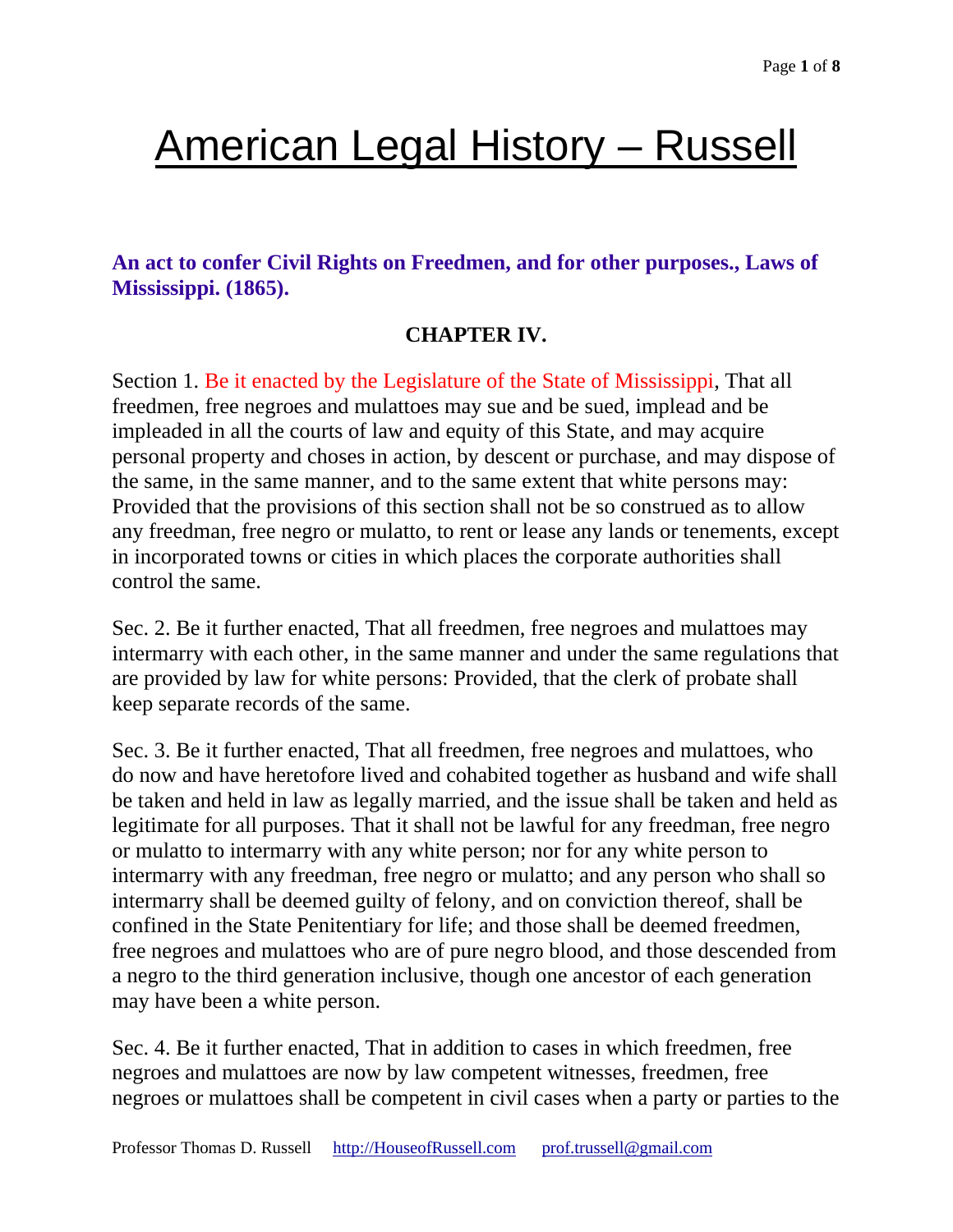suit, either plaintiff or plaintiffs, defendant or defendants, also in cases where freedmen, free negroes and mulattoes is or are either plaintiff or plaintiffs, defendant or defendants, and a white person or white persons is or are the opposing party or parties, plaintiff or plaintiffs, defendant or defendants. They shall also be competent witnesses in all [criminal prosecutions](http://www.houseofrussell.com/legalhistory/alh/docs/lawsofmiss.html) where the crime charged is alleged to have been committed by a white person upon or against the person or property of a freedman, free negro or mulatto: Provided that in all cases said witnesses shall be examined in open court on the stand, except however, they may be examined before the grand jury, and shall in all cases be subject to the rules and tests of the common law as to competency and credibility.

Sec. 5. Be it further enacted, That every freedman, free negro and mulatto, shall, on the second Monday of January, one thousand eight hundred and sixty-six, and annually thereafter, have a lawful home or [employment,](http://www.houseofrussell.com/legalhistory/alh/docs/lawsofmiss.html) and shall have written evidence thereof, as follows, to wit: if living in any incorporated city, town or village, a license from the mayor thereof; and if living outside of any incorporated city, town or village, from the member of the board of police of his beat, authorizing him or her to do irregular and job work, or a written contract, as provided in section sixth of this act, which licenses may be revoked for cause, at any time, by the authority granting the same.

Sec. 6. Be it further enacted, That all contracts for labor made with freedmen, free negroes and mulattoes, for a longer period than one month shall be in writing and in duplicate, attested and read to said freedman, free negro or mulatto, by a beat, city or county officer, or two disinterested white persons of the county in which the labor is to be performed, of which each party shall have one; and said contracts shall be taken and held as entire contracts, and if the laborer shall quit the service of the employer, before expiration of his term of service, without good cause, he shall forfeit his wages for that year, up to the time of quitting.

Sec. 7. Be it further enacted, That every civil officer shall, and every person may arrest and carry back to his or her legal employer any freedman, free negro or mulatto, who shall have quit the service of his or her employer before the expiration of his or her term of service without good cause, and said officer and person shall be entitled to receive for arresting and carrying back every deserting employee aforesaid, the sum of five dollars, and ten cents per mile from the place of arrest to the place of delivery, and the same shall be paid by the employer, and held as a set-off for so much against the wages of said deserting employee: Provided that said arrested party after being so returned may appeal to a justice of the peace or member of the board of police of the county, who on notice to the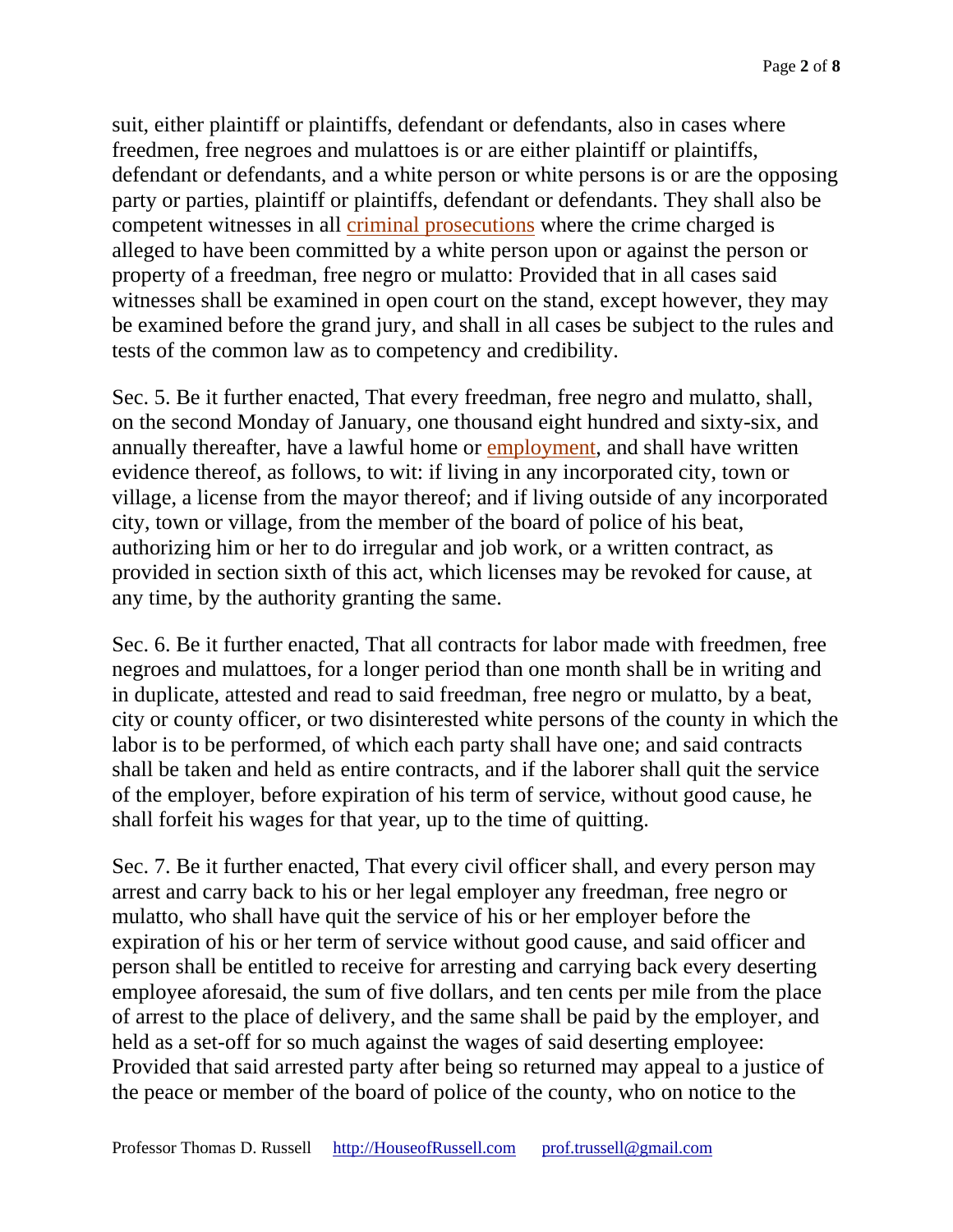alledged employer, shall try summarily whether said appellant is legally employed by the alledged employer and has good cause to quit said employer; either party shall have the right of appeal to the county court, pending which the alledged deserter shall be remanded to the alledged employer, or otherwise disposed of as shall be right and just, and the decision of the county court shall be final.

Sec. 8. Be it further enacted, That upon affidavit made by the employer of any freedman, free negro or mulatto, or other credible person, before any justice of the peace or member of the board of police, that any freedman, free negro or mulatto, legally employed by said employer, has illegally deserted said employment, such justice of the peace or member of the board of police, shall issue his warrant or warrants, returnable before himself, or other such officer, directed to any sheriff, constable or special deputy, commanding him to arrest said deserter and return him or her to said employer, and the like proceedings shall be had as provided in the preceding section; and it shall be lawful for any officer to whom such warrant shall be directed, to execute said warrant in any county of this State, and that said warrant may be transmitted without endorsement to any like officer of another county, to be executed and returned as aforesaid, and the said employer shall pay the cost of said warrants and arrest and return, which shall be set off for so much against the wages of said deserter.

Sec. 9. Be it further enacted, That if any person shall persuade or attempt to persuade, entice or cause any freedman, free negro or mulatto, to desert from the legal employment of any person, before the expiration of his or her term of service, or shall knowingly employ any such deserting freedman, free negro or mulatto, or shall knowingly give or sell to any such deserting freedman, free negro or mulatto, any food, rayment or other thing, he or she shall be guilty of a misdemeanor, and upon conviction, shall be fined not less than twenty-five dollars and not more than two hundred dollars and the costs, and if said fine and costs shall not be immediately paid, the court shall sentence said convict to not exceeding two months imprisonment in the county jail, and he or she shall moreover be liable to the party injured in damages: Provided, if any person shall, or shall attempt to persuade, entice, or cause any freedman, free negro or mulatto, to desert from any legal employment of any person, with the view to employ said freedman, free negro or mulatto, without the limits of this State, such person, on conviction, shall be fined not less than fifty dollars and not more than five hundred dollars and costs, and if said fine and costs shall not be immediately paid, the court shall sentence said convict to not exceeding six months imprisonment in the county jail.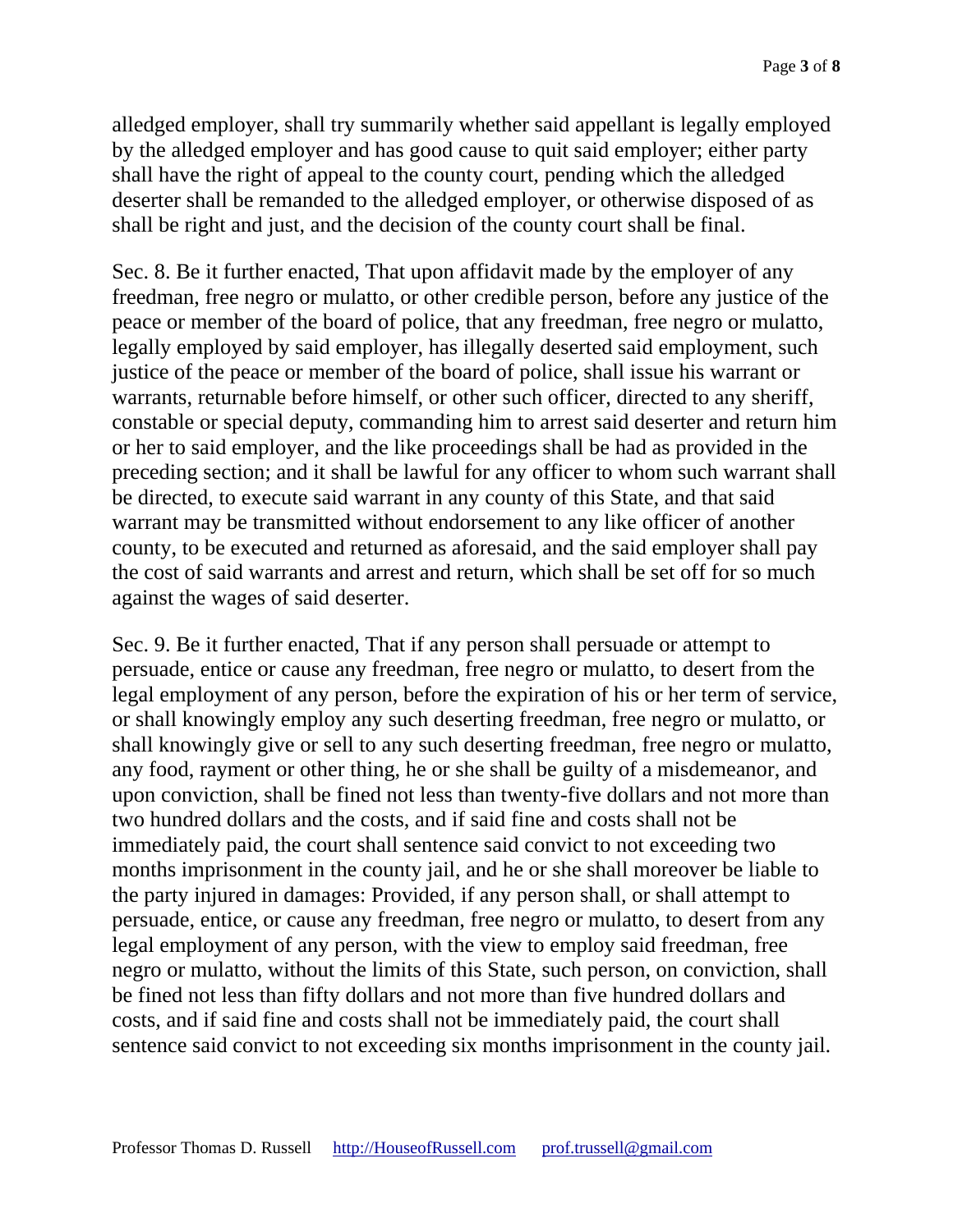Sec. 10. Be it further enacted, That it shall be lawful for any freedman, free negro or mulatto to charge any white person, freedman, free negro or mulatto, by affidavit, with any criminal offence against his or her person or property and upon such affidavit the proper process shall be issued and executed as if said affidavit was made by a white person, and it shall be lawful for any freedman, free negro or mulatto, in any action, suit or controversy pending, or about to be instituted, in any court of law or equity of this State, to make all needful and lawful affidavits, as shall be necessary for the institution, prosecution or defence of such suit or controversy.

Sec. 11. Be it further enacted, That the penal laws of this State, in all cases not otherwise specially provided for, shall apply and extend to all freedmen, free negroes and mulattoes.

Sec. 12. Be it further enacted, That this act take effect and be in force from and after its passage.

Approved November 25, 1865.

## **CHAPTER V.**

An act to be entitled "An act to regulate the relation of Master and Apprentice, as relates to Freedmen, Free Negroes, and Mulattoes..

Section 1. Be it enacted by the Legislature of the State of Mississippi, That it shall be the duty of all sheriffs, justices of the peace, and other civil officers of the several counties in this State, to report to the probate courts of their respective counties, semi-annually, at the January and July terms of said courts, all freedmen, free negroes and mulattoes, under the age of eighteen, within their respective counties, beats or districts, who are orphans, or whose parent or parents have not the means, or who refuse to provide for and support said minors, and thereupon it shall be the duty of said probate court, to order the clerk of said court to apprentice said minors to some competent and suitable person, on such terms as the court may direct, having a particular care to the interest of said minor: Provided, that the former owner of said minors shall have the preference, when in the opinion of the court, he or she shall be a suitable person for that purpose.

Sec. 2. Be it further enacted, That the said court shall be fully satisfied that the person or persons to whom said minor shall be apprenticed, shall be a suitable person to have the charge and care of said minor, and fully to protect the interest of said minor. The said court shall require the said master or mistress to execute bond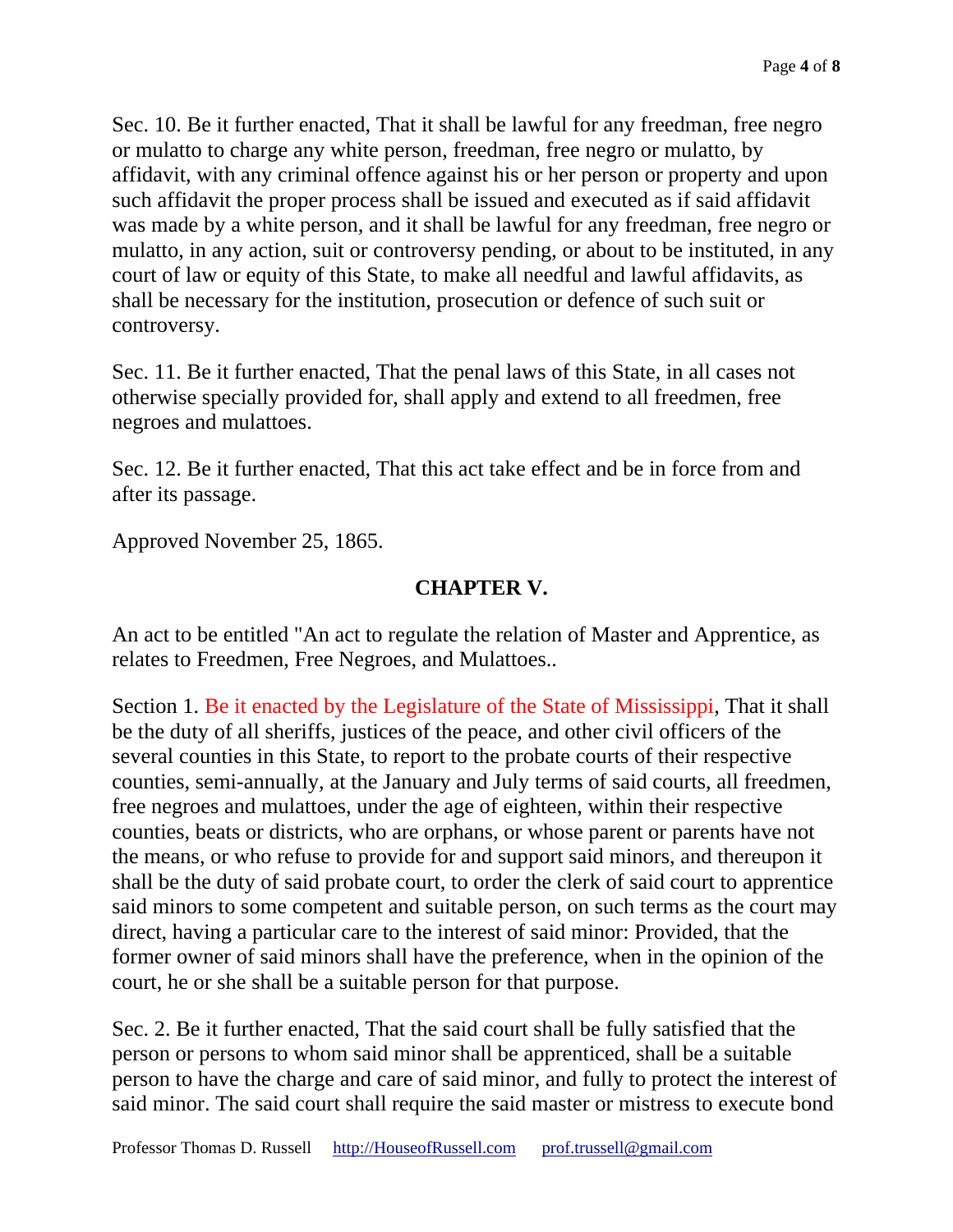and security, payable to the State of Mississippi, conditioned that he or she shall furnish said minor with sufficient food and clothing, to treat said minor humanely, furnish medical attention in case of sickness; teach or cause to be taught him or her to read and write, if under fifteen years old, and will conform to any law that may be hereafter passed for the regulation of the duties and relation of master and apprentice: Provided, that said apprentice shall be bound by indenture, in case of males until they are twenty-one years old, and in case of females until they are eighteen years old.

Sec. 3. Be it further enacted, That in the management and control of said apprentices, said master or mistress shall have power to inflict such moderate corporeal chastisement as a father or guardian is allowed to inflict on his or her child or ward at common law: Provided, that in no case shall cruel or inhuman punishment be inflicted.

Sec. 4. Be it further enacted, That if any apprentice shall leave the employment of his or her master or mistress, without his or her consent, said master or mistress may pursue and recapture said apprentice, and bring him or her before any justice of the peace of the county whose duty it shall be to remand said apprentice to the service of his or her master or mistress; and in the event of a refusal on the part of said apprentice so to return, then said justice shall commit said apprentice to the jail of said county, on failure to give bond, until the next term of the county court; and it shall be the duty of said court, at the first term thereafter, to investigate said case, and if the court shall be of opinion that said apprentice left the employment of his or her master or mistress without good cause, to order him or her to be punished, as provided for the punishment of hired freedmen, as may be from time to time provided for by law, for desertion, until he or she shall agree to return to his or her master or mistress: Provided, that the court may grant continuances, as in other cases; and provided, further, that if the court shall believe that said apprentice had good cause to quit his said master or mistress, the court shall discharge said apprentice from said indenture, and also enter a judgment against the master or mistress, for not more than one hundred dollars, for the use and benefit of said apprentice, to be collected on execution, as in other cases.

Sec. 5. Be it further enacted, That if any person entice away any apprentice from his or her master or mistress, or shall knowingly employ an apprentice, or furnish him or her food or clothing, without the written consent of his or her master or mistress, or shall sell or give said apprentice ardent spirits, without such consent, said person so offending shall be deemed guilty of a high misdemeanor, and shall, on conviction thereof before the county court, be punished as provided for the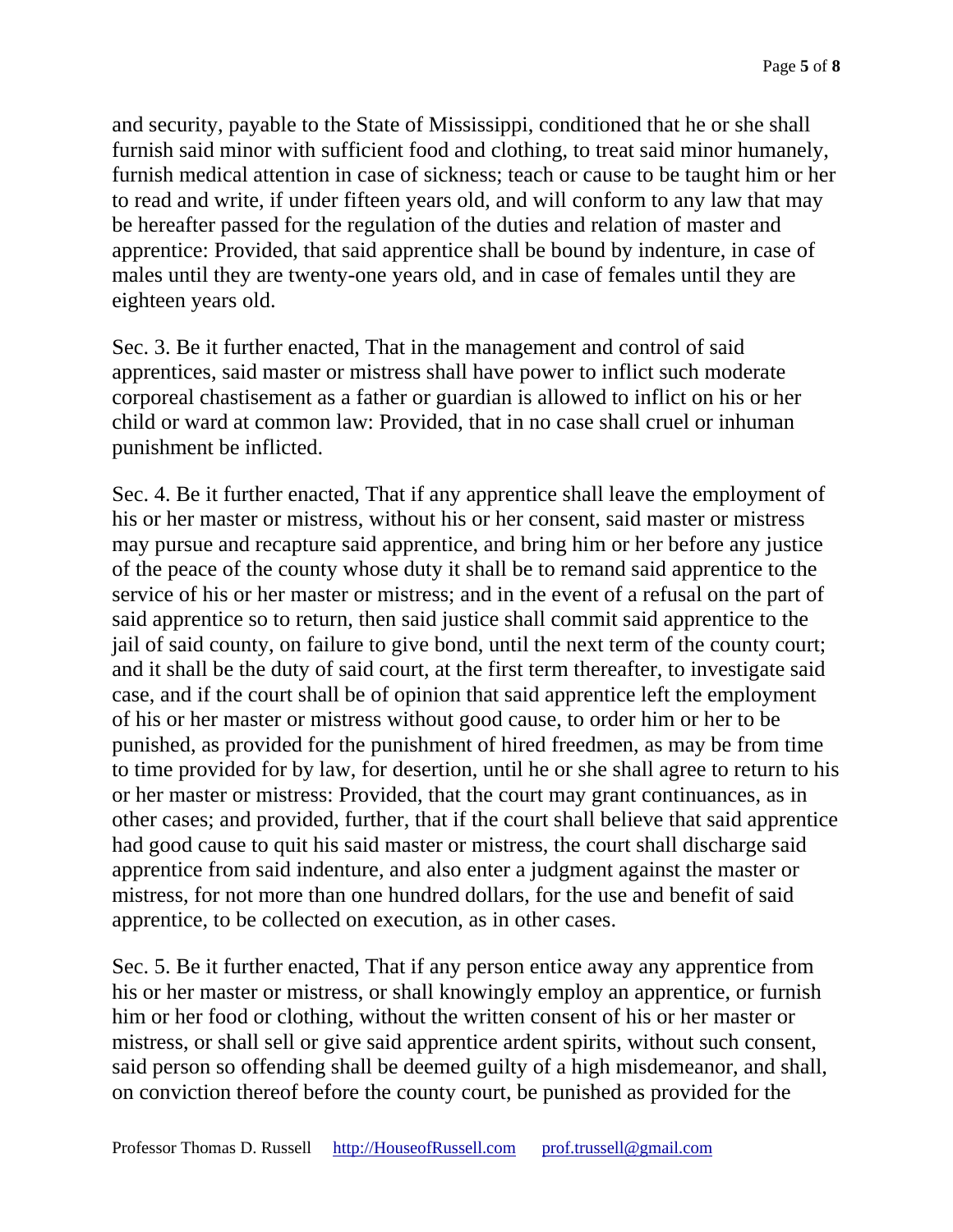punishment of persons enticing from their employer hired freedmen, free negroes or mulattoes.

Sec. 6. Be it further enacted, That it shall be the duty of all civil officers of their respective counties to report any minors within their respective counties, to said probate court, who are subject to be apprenticed under the provisions of this act, from time to time, as the facts may come to their knowledge, and it shall be the duty of said court, from time to time, as said minors shall be reported to them or otherwise come to their knowledge, to apprentice said minors as hereinbefore provided.

Sec. 7. Be it further enacted, That in case the master or mistress of any apprentice shall desire, he or she shall have the privilege to summon his or her said apprentice, to the probate court, and thereupon, with the approval of the court, he or she shall be released from all liability as master of said apprentice, and his said bond shall be cancelled, and it shall be the duty of the court forthwith to reapprentice said minor; and in the event any master of an apprentice shall die before the close of the term of service of said apprentice, it shall be the duty of the court to give the preference in re-apprenticing said minor to the widow, or other member of said master's family: Provided, that said widow, or other member of said family shall be a suitable person for that purpose.

Sec. 8. Be it further enacted, That in case any master or mistress of any apprentice, bound to him or her under this act, shall be about to remove, or shall have removed to any other State of the United States by the laws of which such apprentice may be an inhabitant thereof, the probate court of the proper county may authorize the removal of such apprentice to such State, upon the said master or mistress entering into bond, with security, in a penalty to be fixed by the judge, conditioned that said master or mistress will, upon such removal, comply with the laws of such State in such cases: Provided, that said master shall be cited to attend the court at which such order is proposed to be made, and shall have a right to resist the same by next friend, or otherwise.

Sec. 9. Be it further enacted, That it shall be lawful for any freedman, free negro or mulatto, having a minor child or children, to apprentice the said minor child or children as provided for by this act.

Sec. 10. Be it further enacted, That in all cases where the age of the freedman, free negro or mulatto, cannot be ascertained by record testimony, the judge of the county court shall fix the age.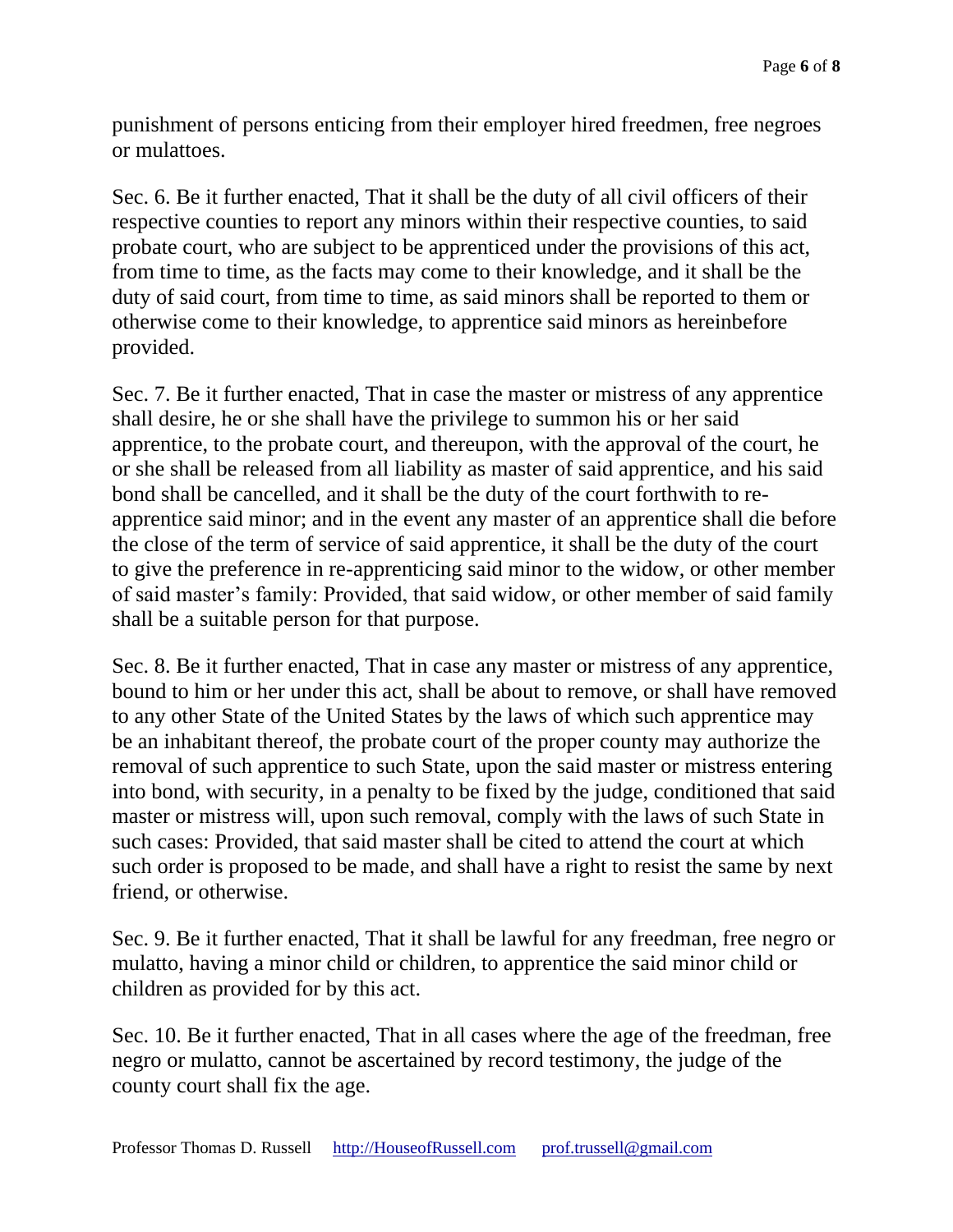Sec. 11. Be it further enacted, That this act take effect and be in force from and after its passage.

Approved November 22, 1865.

## **1865, Ch. VI Laws of Mississippi**

Sec. 2. Be it further enacted, That all freedmen, free negroes and mulattoes in this State, over the age of eighteen years, found on the second Monday in January, 1866, or thereafter, with no lawful employment or business, or found unlawfully assembling themselves together either in the day or night time, and all white persons so assembling with freedmen, free negroes or mulattoes, or usually associating with freedmen, free negroes or mulattoes on terms of equality, or living in adultery or fornication with a freedwoman, free negro, or mulatto, shall be deemed vagrants, and on conviction thereof, shall be fined in the sum of not exceeding, in the case of a freedman, free negro or mulatto, fifty dollars, and a white man two hundred dollars, and imprisoned at the discretion of the court, the free negro not exceeding ten days, and the white man not exceeding six months.

Sec. 5. Be it further enacted, That all fines and forfeitures collected under the provisions of this act shall be paid into the county treasury for general county purposes, and in case any freedman, free negro or mulatto, shall fail for five days after the imposition of any fine or forfeiture upon him or her for violation of any of the provisions of this act, to pay the same, that it shall be, and is hereby made the duty of the sheriff of the proper county to hire out said freedman, free negro or mulatto, to any person who will, for the shortest period of service, pay said fine or forfeiture and all costs: Provided, a preference shall be given to the employer, if there be one, in which case the employer shall be entitled to deduct and retain the amount so paid from the wages of such freedman, free negro or mulatto then due or to become due; and in case such freedman, free negro or mulatto cannot be hired out he or she may be dealt with as a pauper.

Sec. 6. Be it further enacted, That the same duties and liabilities existing among white persons of this State shall attach to freedmen, free negroes and mulattoes to support their indigent families, and all colored paupers; and that in order to secure a support for such indigent freedmen, free negroes and mulattoes, it shall be lawful, and it is hereby made the duty of the boards of county police of each county in this State, to levy a poll or capitation tax on each and every freedman, free negro or mulatto, between the ages of eighteen and sixty years, not to exceed